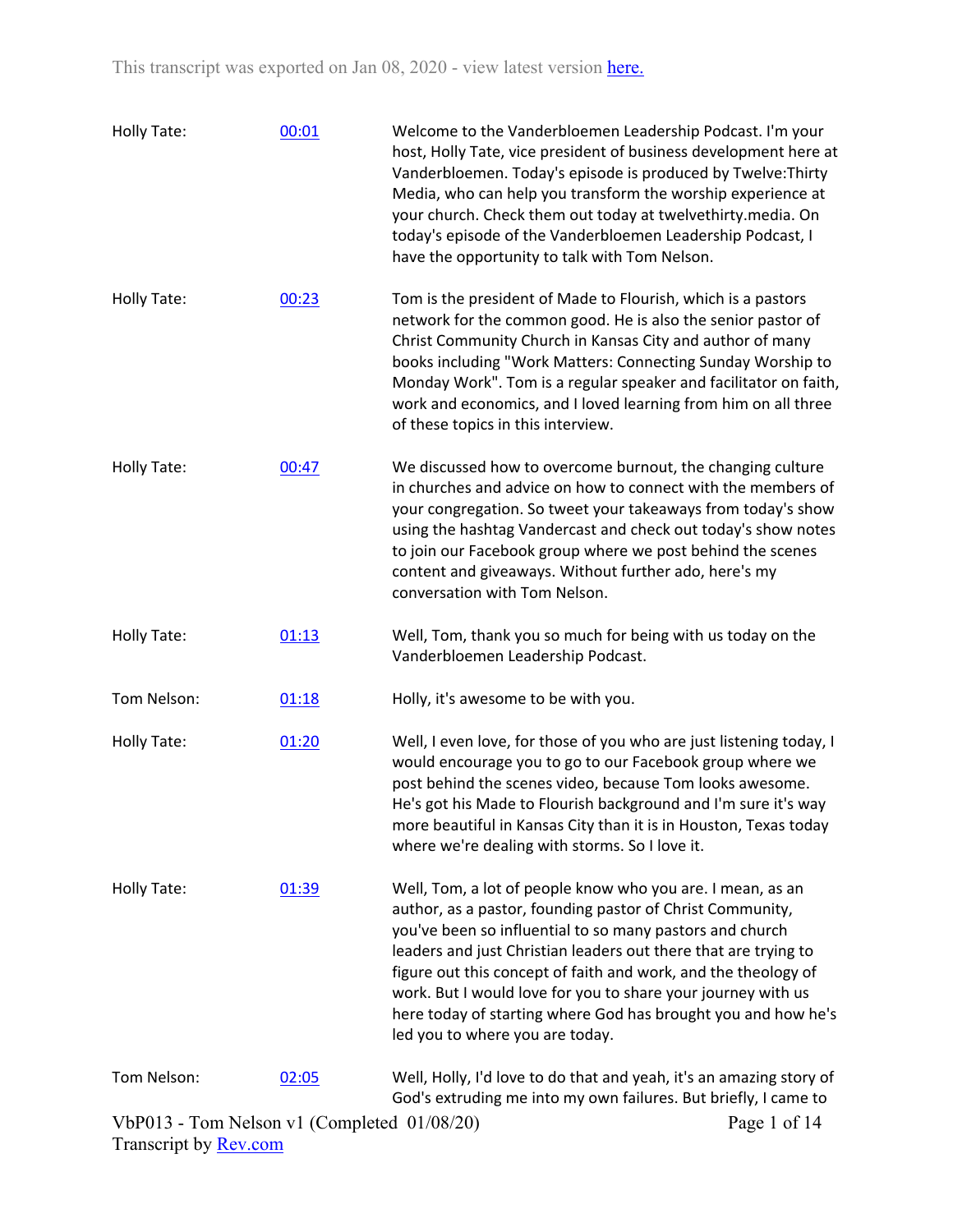|             |       | faith when I was a young boy and so I've had a long journey with<br>Jesus, and you'd think I'd be more like him by now, but I'm<br>working at it with his help. But yeah, I had the joy of starting a<br>wonderful congregation 30 years ago, and during that 30-year<br>period, the lord's redirected me.                                                                                                                                                                                                                                                                                             |
|-------------|-------|--------------------------------------------------------------------------------------------------------------------------------------------------------------------------------------------------------------------------------------------------------------------------------------------------------------------------------------------------------------------------------------------------------------------------------------------------------------------------------------------------------------------------------------------------------------------------------------------------------|
| Tom Nelson: | 02:33 | I've done a lot of learning, unlearning and relearning and one of<br>the big areas you're alluding to, Holly, is that few years into<br>planning Christ Community here in Kansas City I realized that I<br>had a massive Sunday to Monday gap in my thinking, and<br>there's all kinds of reasons why we could talk about<br>theologically in my background, but I really had missed<br>something really important for all pastors and that pastoral<br>malpractice was, I was equipping people not for the majority of<br>their life, but the minority of their life.                                 |
| Tom Nelson: | 03:01 | Imagine that. I mean, we're called to a For a pastor, you're<br>called to equipped your congregation, but really I was much<br>more about Sunday and how well I did on Sunday,<br>transparently. Not how well the people God entrusted to me<br>did on Monday and it was driven because I had a massive<br>Sunday to Monday gap in my thinking and my theology. And so<br>the last 20 years or so we've been trying to live more fully into a<br>rich theology of faith and work and how the gospel speaks into<br>every nook and cranny of life and how we equip people for<br>Monday.                |
| Tom Nelson: | 03:28 | We really are a church for Monday, not just for Sunday. Now<br>Sunday matters, but our focus is how well our people do<br>Monday. And that's been a massive shift at Christ Community<br>and has brought us into a national conversation with Made to<br>Flourish and the other areas, we're trying to [inaudible<br>00:03:41] churches and pastors to help them be more focused<br>on Monday.                                                                                                                                                                                                         |
| Holly Tate: | 03:43 | Well, it's such an important conversation because in the work<br>that we do here at Vanderbloemen, we have conversations with<br>a lot of pastors and church leaders that are burnt out and<br>they're tired. And I think a lot of it is because of what you're<br>speaking to. And so I would love to hear from you, what are the<br>red flags that maybe you saw in your own life or that you see in<br>a lot of other pastors or church leaders or Christian leaders lives<br>that caused that realization of something is not aligned here?<br>Something's not right of that Sunday to Monday gap. |
| Tom Nelson: | 04:14 | Yeah, I think there's probably even more of a deeper aspect of<br>that Sunday to Monday gap. It's more of the gap between belief                                                                                                                                                                                                                                                                                                                                                                                                                                                                       |
|             |       | 01/00/20                                                                                                                                                                                                                                                                                                                                                                                                                                                                                                                                                                                               |

Page 2 of 14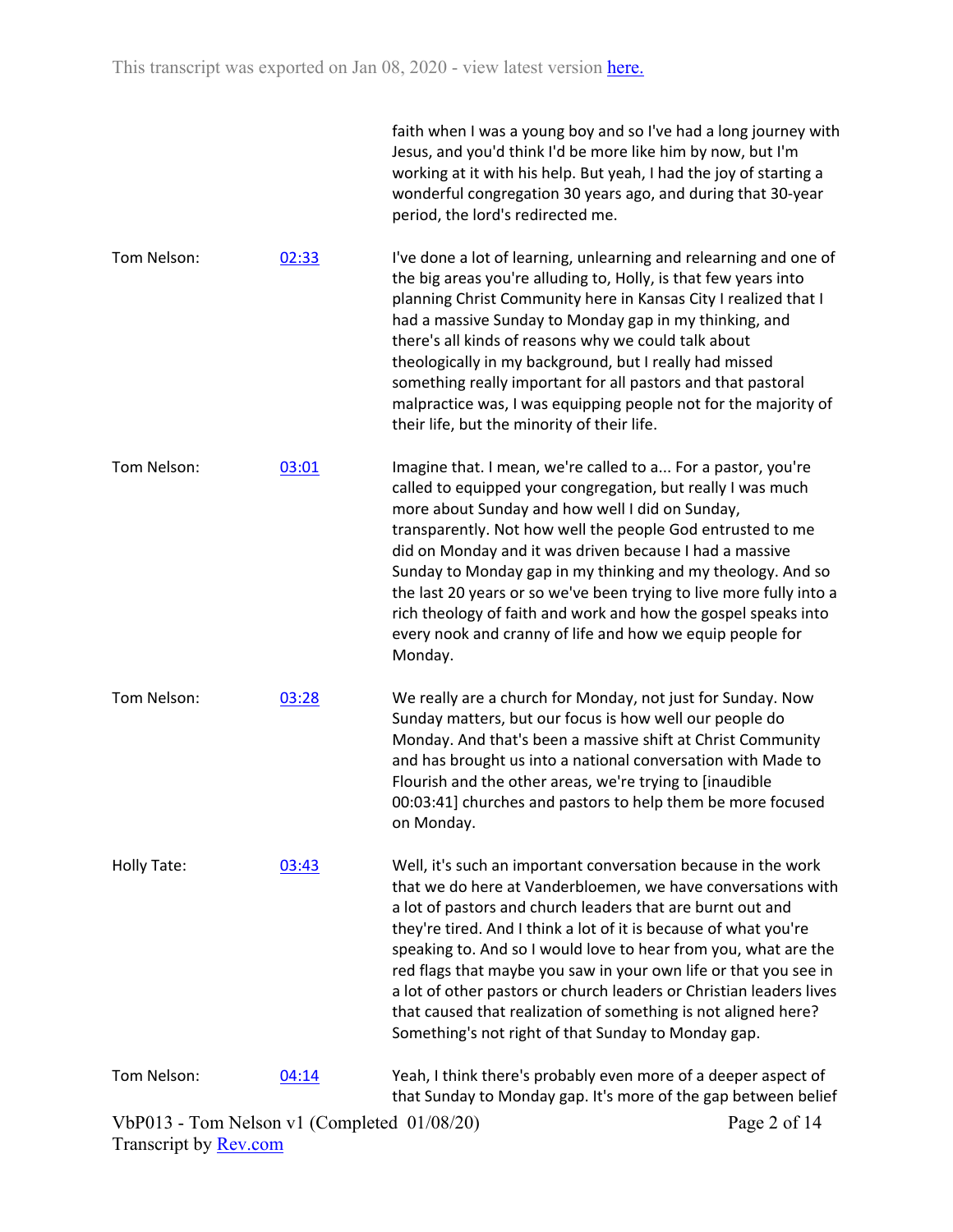|             |       | and behavior. So if we were just go back, a text that has been<br>very formative to me as I've tried to live a whole life and be an<br>effective leader, both in a growing context is Psalm 78:72 and<br>this verse has guided me for 30 years and I'm just beginning to<br>learn its importance. So David shepherded them according to<br>the integrity of his heart and guided them with skillful hands.                                                                                                                                                                                                                                                                                                                                                                                                                                                                                 |
|-------------|-------|--------------------------------------------------------------------------------------------------------------------------------------------------------------------------------------------------------------------------------------------------------------------------------------------------------------------------------------------------------------------------------------------------------------------------------------------------------------------------------------------------------------------------------------------------------------------------------------------------------------------------------------------------------------------------------------------------------------------------------------------------------------------------------------------------------------------------------------------------------------------------------------------|
| Tom Nelson: | 04:47 | So three components there really quickly, one is the primary<br>metaphor of spiritual leadership as shepherding. And that has<br>all kinds of implications for wholeness and being shepherded by<br>the good shepherd, right? The leadership is first and foremost<br>followership with the good shepherd and we can't miss that,<br>that we need to be shepherded as leaders, body, soul, heart and<br>mind, and he is our constant provider, protector, guide.                                                                                                                                                                                                                                                                                                                                                                                                                           |
| Tom Nelson: | 05:09 | Psalm 23 and these texts are not just for when we die. They're<br>from how we live and for leaders to serve. So I'm just saying this<br>shepherding metaphor has been important, but notice also in<br>Psalm 78, Holly, that verse 72 gives a progression that David<br>shepherded them and that David wasn't perfect, but he had a<br>heart after God and he shepherded them according to what the<br>integrity of his heart and guided them with skillful hands.                                                                                                                                                                                                                                                                                                                                                                                                                         |
| Tom Nelson: | 05:32 | So I'm a fan of Hebrew, I love Hebrew. I'll give you just a little bit<br>of that because the Hebrew text is so important here. The first<br>phrase is integrity of heart and it's tom lave. And this idea of<br>tom is an integral life, a life of the heart that we lead out of the<br>overflow of our soul and our heart.                                                                                                                                                                                                                                                                                                                                                                                                                                                                                                                                                               |
| Tom Nelson: | 05:46 | We are heart people, relational heart people. But not only that,<br>then skillful hands and literally the Hebrew is [foreign language<br>00:05:52]. It's an artistic hand. It's a growing skill of leadership<br>that's artistic. So I'm just saying that text has really guided me<br>and I think that's a really important text to remember, that we<br>lead out of the integrity of our heart. That's an ongoing life of<br>discipline, of serving Jesus and being an apprentice of Jesus.<br>And then out of that, we lead increasingly with effectiveness.<br>The last thing I would say is I've tried to keep two things in mind<br>and I think as I talk to pastors, I think we get in trouble when we<br>confuse adequacy with competency because God is always our<br>adequacy. We look to him for life every day to lead, to serve,<br>but God expects us to grow in competency. |
| Tom Nelson: | 06:33 | But when we confuse those two, right? When we think we're<br>adequate then we really mess up. So I just think that's really<br>important for all of us to continually anchor our lives, that God<br>is our adequacy. The moment I get out of bed in the morning,                                                                                                                                                                                                                                                                                                                                                                                                                                                                                                                                                                                                                           |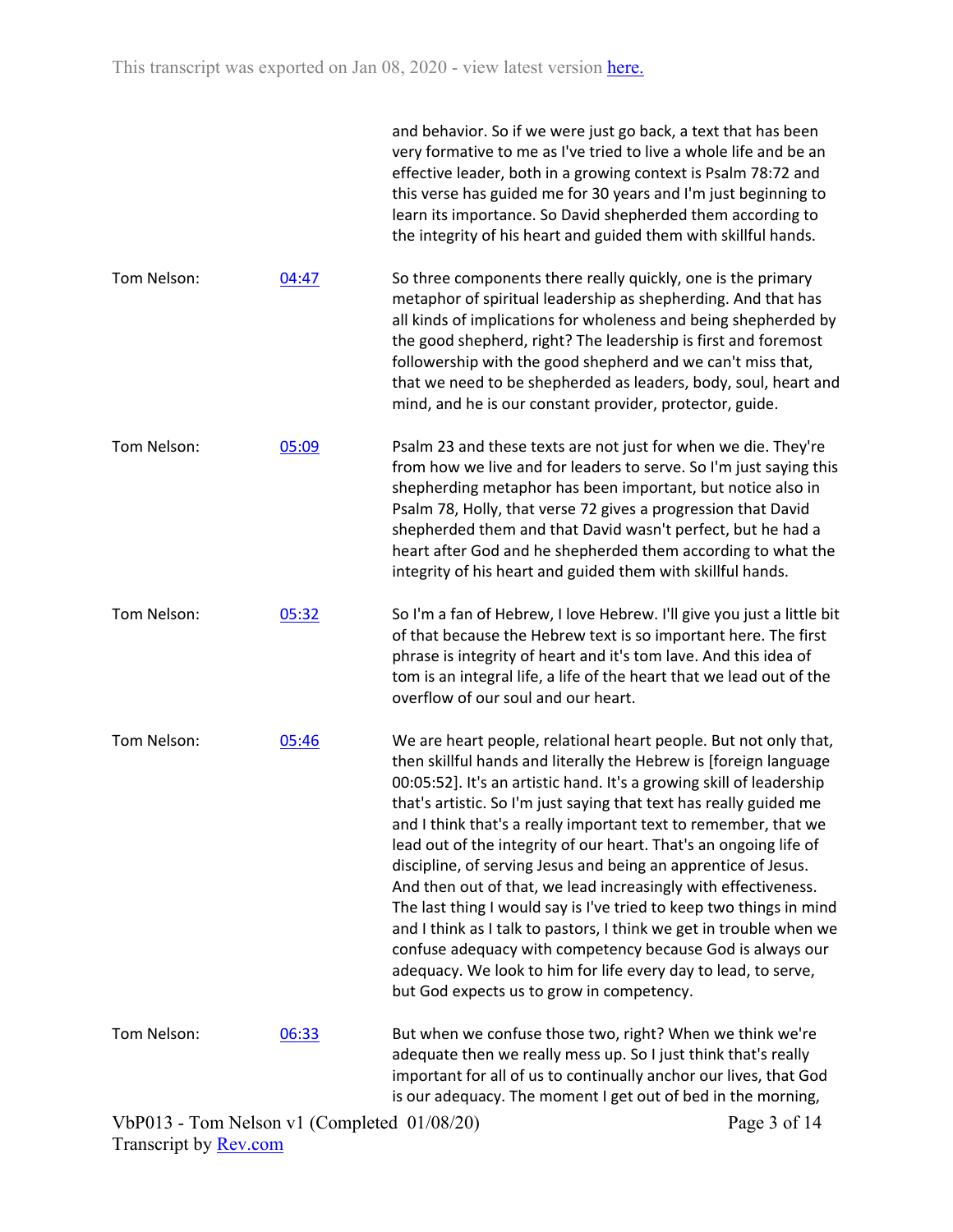|             |       | I'm above my pay grade. The moment I move out of that, I need<br>his help, guidance, and wisdom for whatever I do, but I also<br>have a sense of I have a stewardship to continue to be a more<br>effective leader. So I'd say those are a couple of things that have<br>helped me at least frame, I think, a more integral journey and<br>we try to help pastors really live a whole life, but also be<br>effective.                                                                                                                                                                                                                                                                                                                                                                                |
|-------------|-------|------------------------------------------------------------------------------------------------------------------------------------------------------------------------------------------------------------------------------------------------------------------------------------------------------------------------------------------------------------------------------------------------------------------------------------------------------------------------------------------------------------------------------------------------------------------------------------------------------------------------------------------------------------------------------------------------------------------------------------------------------------------------------------------------------|
| Holly Tate: | 07:08 | I love that, but tell me more about, because one of the things<br>that I heard you say was, and especially in ministry, it's to give<br>our whole heart to it and to be wholeheartedness in what we're<br>doing. But sometimes I think that we can get unhealthy and not<br>sense because we think that wholeheartedness means working<br>24/7 and having meetings all the time and putting the church<br>first. So what would you say to that pastor who is saying, "I am<br>giving it my whole heart, but I'm tired." What does that look like<br>to give our whole heart, but then also to have healthy<br>boundaries so that we're making sure that we're focused on the<br>Lord and taking care of ourselves.                                                                                   |
| Tom Nelson: | 07:48 | That's such a really astute question. And I guess what I would<br>say in response is we always look to Jesus. We embrace Jesus'<br>precepts and his practices, not just as precepts. So yes, we want<br>to put our whole heart into love [inaudible 00:08:03] God with<br>all your heart, soul, mind, strength, [inaudible 00:00:08:05]. We<br>want to be all in. But notice for example, if we look carefully at<br>Jesus' model, Jesus modeled intense engagement of service, but<br>he also modeled intense withdrawal.                                                                                                                                                                                                                                                                           |
| Tom Nelson: | 08:16 | And I've just come off a week fast of technology and solitude in<br>the mountains. No, that's not an option for me, that's essential<br>that I have intense engagement, but also intense withdrawal. So<br>these spiritual disciplines of withdrawal, solitude, quiet secrecy<br>have been a vital part, but Jesus, for example, in the gospel of<br>Mark, when all this stuff is clouding in on him and all the<br>disciples, he tells the disciples, "Come away and rest for a while.<br>Come away to a lonely place and rest for a while." I think it's<br>Mark six, but we need that rhythm in our life. If we're always on<br>point, then we're not nourishing our soul. So we need the<br>discipline and engagement and then withdrawal and that's not<br>laziness, it's obedience and health. |
| Holly Tate: | 09:03 | Do you feel like there are specific ways to withdraw that every<br>pastor should do, or is it different for every pastor the way that<br>God has wired them?                                                                                                                                                                                                                                                                                                                                                                                                                                                                                                                                                                                                                                         |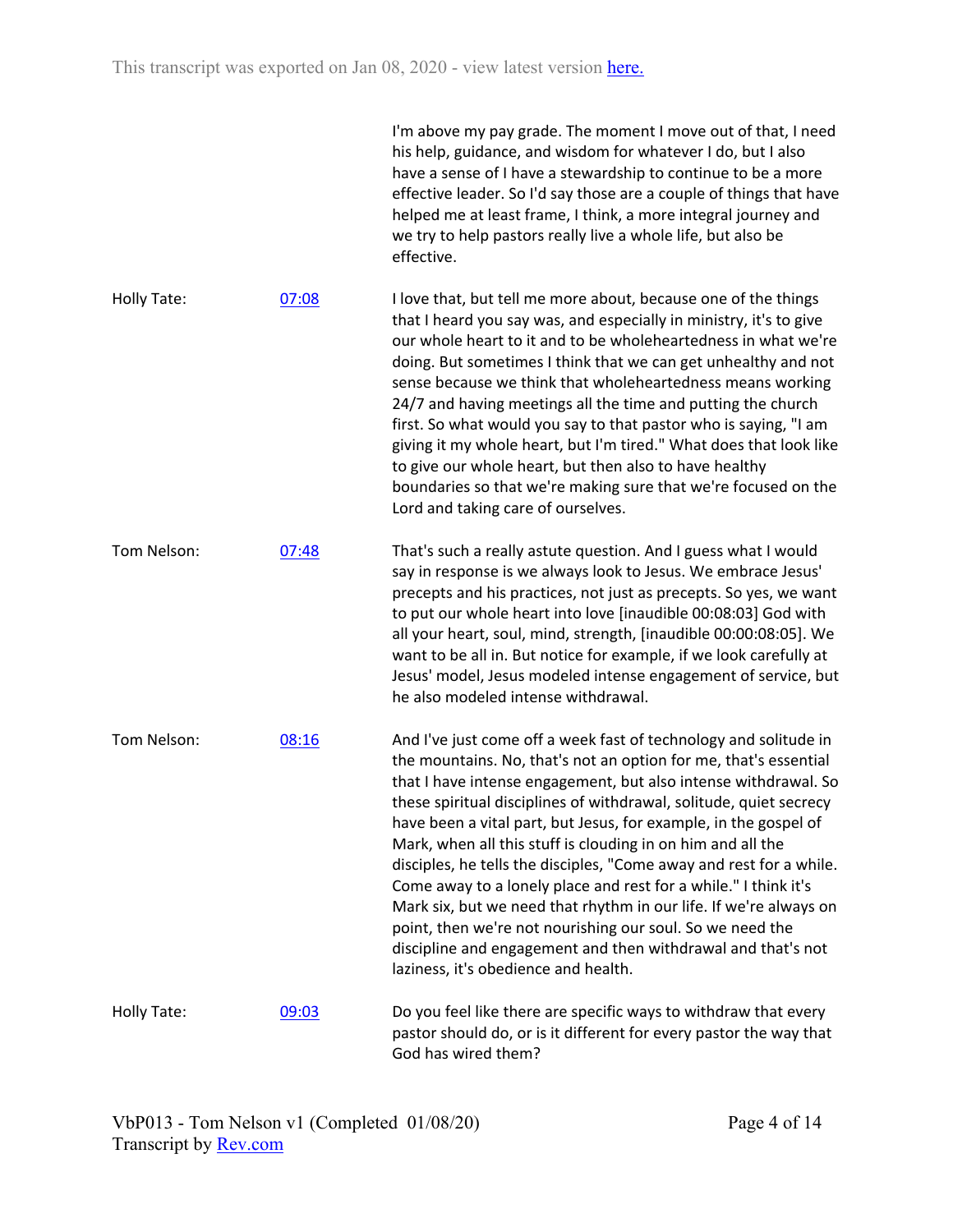| Tom Nelson: | 09:14 | Well, I think it's a little both. Okay, we're wired differently in<br>one sense, but Jesus is our model and Jesus was the perfect<br>human being and the perfect leader. I think the best we can is<br>saying there are certain principles that Jesus models and<br>practices, he modeled fasting, he modeled solitude, he modeled<br>intense service. Right? There's some of these basic disciplines<br>and he modeled Satis. So what does that look like? We don't do<br>it in a legalistic way, but what does that principle look like in my<br>context? The season of life matters. You have small children and<br>I'm an empty nester.                                                                                                                                                                                                                   |
|-------------|-------|---------------------------------------------------------------------------------------------------------------------------------------------------------------------------------------------------------------------------------------------------------------------------------------------------------------------------------------------------------------------------------------------------------------------------------------------------------------------------------------------------------------------------------------------------------------------------------------------------------------------------------------------------------------------------------------------------------------------------------------------------------------------------------------------------------------------------------------------------------------|
| Tom Nelson: | 09:47 | How do you do Sabbath? How do you do these disciplines? How<br>do you practice the presence of God and nourish your soul with<br>him? The most important thing we can do, we do a lot of work,<br>but the most important thing we do as a primary calling in our<br>life, if we understand what scripture teaches, is to become an<br>intimate apprentice of Jesus. Intimacy first, and intimacy then<br>flows to integrity and influence. This is Genesis 17 because the<br>Abrahamic covenant, when God says to Abraham, "Walk before<br>and be whole," he begins literally, my face, "Walk with me." He<br>invites us to intimacy. Out of intimacy, we become whole. That's<br>the word tom, integral. And then he builds a new identity in<br>fruitfulness and we have to go in that order. Right? Intimacy<br>leads to integral life leads to influence. |
| Holly Tate: | 10:33 | That's so good. I love that intimacy to integral life to influence.<br>So often, I know for myself, I want to jump straight to influence.<br>Right?                                                                                                                                                                                                                                                                                                                                                                                                                                                                                                                                                                                                                                                                                                           |
| Tom Nelson: | 10:41 | And fruitfulness and accomplishment you've had and that's<br>good. It's a good thing.                                                                                                                                                                                                                                                                                                                                                                                                                                                                                                                                                                                                                                                                                                                                                                         |
| Holly Tate: | 10:44 | Yeah. But ultimately it starts-                                                                                                                                                                                                                                                                                                                                                                                                                                                                                                                                                                                                                                                                                                                                                                                                                               |
| Tom Nelson: | 10:46 | It all flows out of the first two.                                                                                                                                                                                                                                                                                                                                                                                                                                                                                                                                                                                                                                                                                                                                                                                                                            |
| Holly Tate: | 10:47 | Yes. That's so good. Such a good reminder. So when you One<br>of the things that you said in your story was that you realized<br>personally that there was a gap, a Sunday to Monday gap, and<br>that you needed to change some things at Christ Community. So<br>I would love to hear more about that. When you came to that<br>realization that something wasn't right there and you wanted to<br>change the focus from Sunday to Monday and fill that gap, what<br>were some tangible changes that you made as a leader at Christ<br>Community to change or turn the ship around?                                                                                                                                                                                                                                                                          |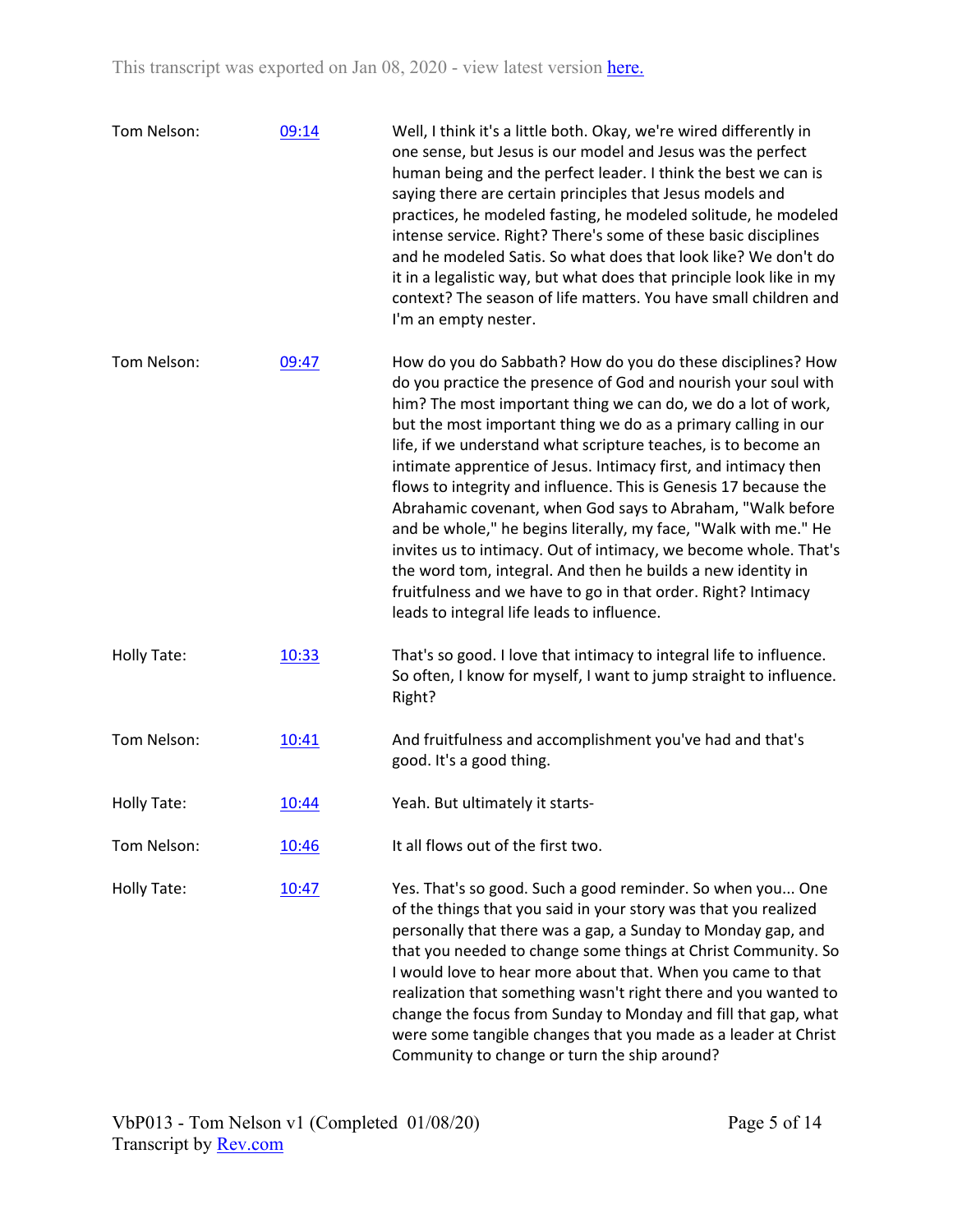| Tom Nelson: | 11:18 | Yeah. Holly, it really was a paradigm, well, a paradigm<br>adjustment if not a major shift. It was driven by theology,<br>particularly early chapters of Genesis and the reformers. We<br>began to see how central vocation is to the gospel and to<br>mission in our work. So it came from a theological conviction. So<br>once we got that down, we saw what the scripture taught from<br>Genesis to the maps and the central thread of people were<br>made for relationship and for work. These are the two major<br>themes in the Genesis, an accomplishment. I use the word<br>contribution, not compensation. Then we began to change<br>language. So I'm just saying one of the most important things of<br>a servant leader is the culture we form around us personally<br>and institutionally, whether it's a family business or a church,<br>right? We are culture makers by using Andy Crouch's language. |
|-------------|-------|----------------------------------------------------------------------------------------------------------------------------------------------------------------------------------------------------------------------------------------------------------------------------------------------------------------------------------------------------------------------------------------------------------------------------------------------------------------------------------------------------------------------------------------------------------------------------------------------------------------------------------------------------------------------------------------------------------------------------------------------------------------------------------------------------------------------------------------------------------------------------------------------------------------------|
| Tom Nelson: | 12:14 | So we began and one of the main artifacts of culture is<br>language. So I'm just saying we begin to shift language and Mark<br>Twain has said, "The difference between a great word and a<br>dumb word, is a lightning bug and a lightning bolt." Language<br>really matters. We embody culture, we communicate it, but<br>language is the main artifact. So I'm saying, we began to realize<br>we were using language that was non-integral and non-biblical<br>for example, just one example, I grew up in the language full<br>time Christian work and that's unbiblical, completely unbiblical<br>because we're all called in one sense to full time Christian work.<br>Now we use different language for those who are called to 501C<br>to vocational ministry, but I'm saying when we say full time<br>Christian work, and we mean those who are pastors and<br>missionaries or 501C people.                  |
| Tom Nelson: | 12:57 | What other people think? What are they in? Right? It's<br>demeaning. It's not biblical. So I'm just One example where<br>we were very careful about using the word sacred secular<br>because there's often a divide, and biblically there's not. We<br>began to be aware of the language that was not integral and<br>instead we emphasize language that was integral. So I'm saying<br>one of the biggest things All our pathways, preaching<br>illustrations, benedictions and I'll use one example if you'll let<br>me.                                                                                                                                                                                                                                                                                                                                                                                           |
| Holly Tate: | 13:23 | Yes, please.                                                                                                                                                                                                                                                                                                                                                                                                                                                                                                                                                                                                                                                                                                                                                                                                                                                                                                         |
| Tom Nelson: | 13:25 | We not only connect Sunday to Monday in how we equip<br>people for their Monday worlds. We define work as the Bible<br>defines it. So first of all, work is a contribution, not<br>compensation first. So we are from creation or from our cradle                                                                                                                                                                                                                                                                                                                                                                                                                                                                                                                                                                                                                                                                    |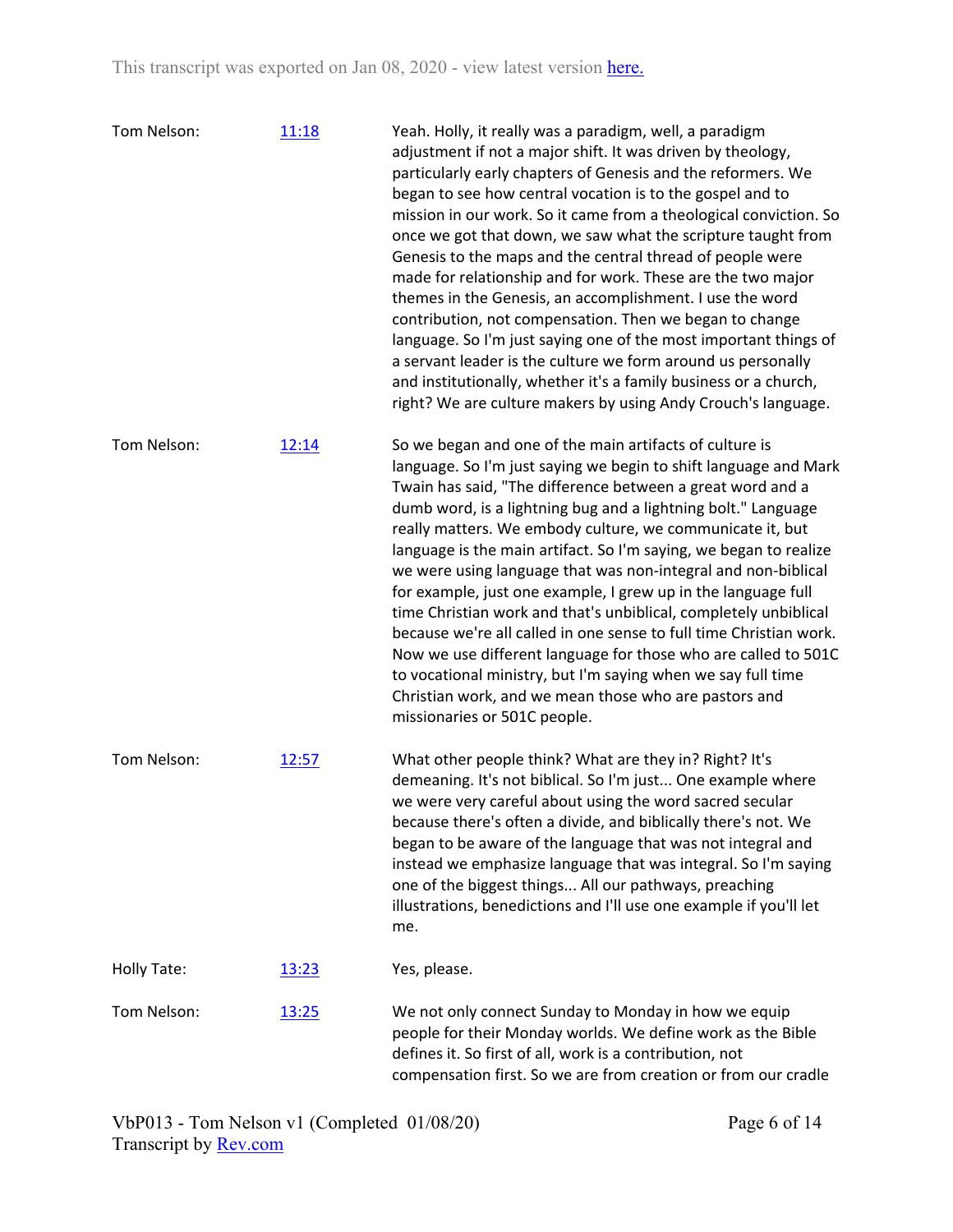to our grave, we are contributors. We all are called to contribute wherever God has us.

| Tom Nelson: | 13:43 | So we reframe work itself, right? So then we think about how<br>do we equip people for where God has called them on Monday?<br>If they're a stay at home spouse, if they're in the pickup line, if<br>they're running a company, if they're turning burgers, whatever<br>it is, as a pastoral team, we are focused on them being already<br>deployed. We don't deploy people. That's another unbiblical<br>idea, right? We might commission people, but God's already<br>deployed them, most people in their own spaces, but we come<br>alongside and equip them. I get kind of animated here, but we<br>have a lot of paradigm problems that lead to principle and<br>impoverishment of our congregational mission. So it really<br>starts at paradigm. But I'm saying we not only connect Sunday<br>to Monday, we bring Monday back into Sunday. So our Sunday<br>service or our weekend service, when we're the gathered<br>church, not the scattered church shifts, pastors language<br>change, our illustrations begin to change to embody God's<br>people's main worlds, work, art, all the things of their life. |
|-------------|-------|-------------------------------------------------------------------------------------------------------------------------------------------------------------------------------------------------------------------------------------------------------------------------------------------------------------------------------------------------------------------------------------------------------------------------------------------------------------------------------------------------------------------------------------------------------------------------------------------------------------------------------------------------------------------------------------------------------------------------------------------------------------------------------------------------------------------------------------------------------------------------------------------------------------------------------------------------------------------------------------------------------------------------------------------------------------------------------------------------------------------------|
| Tom Nelson: | 14:43 | Pastoral prayers, not only for grandma who was in the hospital,<br>but we're praying for that person has to lay off a thousand<br>employees this week. It changes our perspective. What we read<br>in the benediction, let me just say benedictions are<br>commissioning. One example of Psalm 90, at the end of Psalm<br>90 it says, "Lord, confirm the work of our hands. Yes, confirm<br>the work of our hands." Now think of what that says to the<br>congregation as you go on mission to be the scattered church.<br>It's amazing. So we began to change our culture, our language,<br>our discipleship pathways changed. Another thing is pastoral<br>practice has changed. So one of the most important practices<br>we did Thirty years ago, I did hospital visits and we still do, but<br>today it's as common on our staff, and we're a much larger<br>church, for our staff to do workplace visits as a hospital visit.                                                                                                                                                                                     |
| Tom Nelson: | 15:33 | That's woven into our mission. If we really care-                                                                                                                                                                                                                                                                                                                                                                                                                                                                                                                                                                                                                                                                                                                                                                                                                                                                                                                                                                                                                                                                       |
| Holly Tate: | 15:36 | Okay. Tell me more. What does that look like? A workplace visit.<br>Tell me more.                                                                                                                                                                                                                                                                                                                                                                                                                                                                                                                                                                                                                                                                                                                                                                                                                                                                                                                                                                                                                                       |
| Tom Nelson: | 15:39 | Yeah. One of the most transforming things that takes place in a<br>church for Monday is a staff who are really discipling people for<br>all of life, for the majority of their life is that staff, and more<br>pastors are doing this around the country, which we're hoping<br>we've made to flourish, set up appointments with their<br>congregants. Now again, that has to be done sensitively and                                                                                                                                                                                                                                                                                                                                                                                                                                                                                                                                                                                                                                                                                                                   |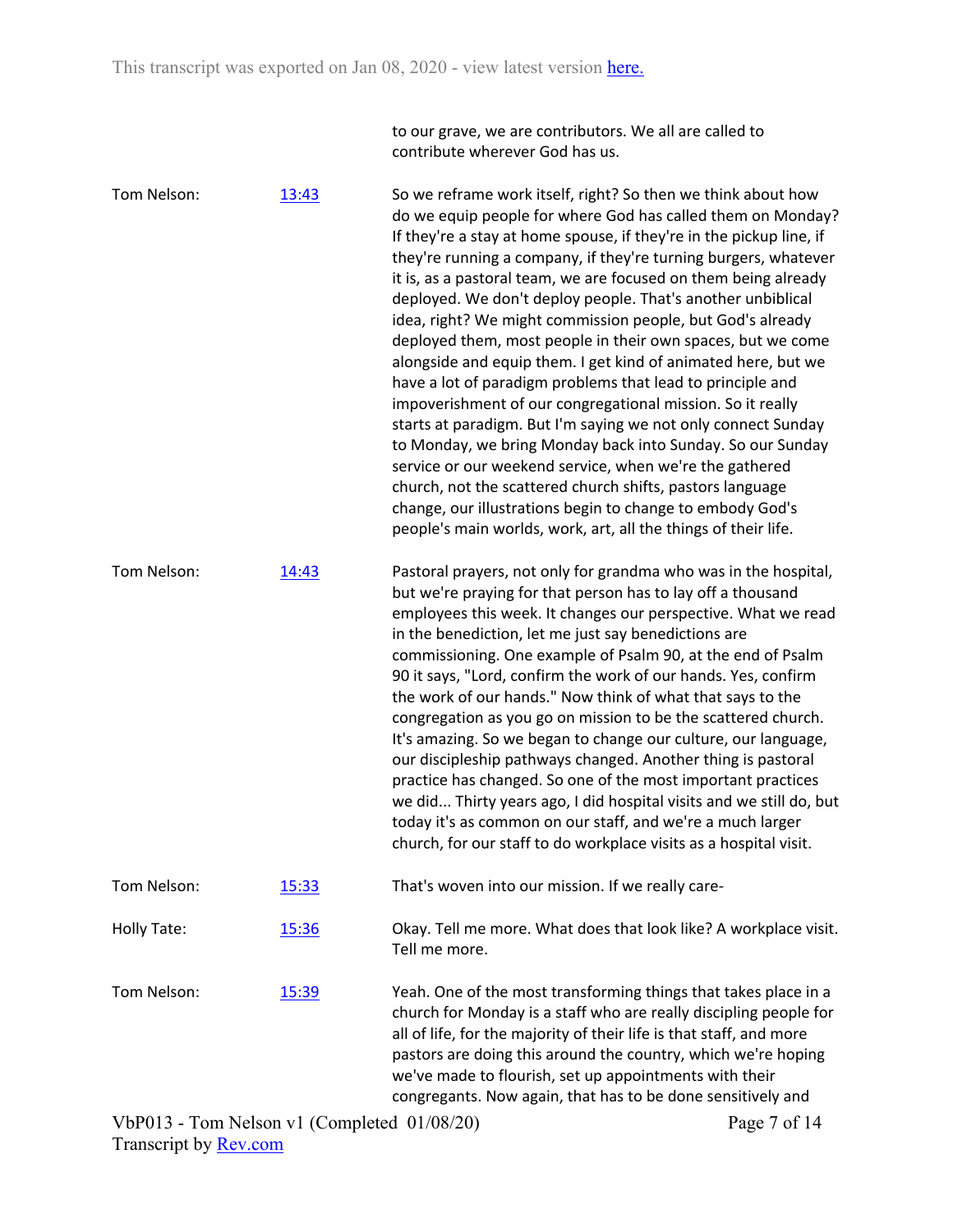|                    |       | some contexts are different, but they take the initiative to say,<br>can I come by your work and learn from you and find out what<br>your world's about? It's absolutely transformational for the<br>pastor and for the congregant, and I can tell you more and more<br>stories, but you can pray for your team better. You love them<br>better. You're more connected to that congregation.                                                                                                                                                                                                                                                                                                                                                                                                                                                                                                         |
|--------------------|-------|------------------------------------------------------------------------------------------------------------------------------------------------------------------------------------------------------------------------------------------------------------------------------------------------------------------------------------------------------------------------------------------------------------------------------------------------------------------------------------------------------------------------------------------------------------------------------------------------------------------------------------------------------------------------------------------------------------------------------------------------------------------------------------------------------------------------------------------------------------------------------------------------------|
| Tom Nelson:        | 16:20 | Workplace visits is probably one of the most practical<br>transforming things any pastor church could do that will<br>radically change the culture of that church and mission.                                                                                                                                                                                                                                                                                                                                                                                                                                                                                                                                                                                                                                                                                                                       |
| Holly Tate:        | 16:28 | Wow. I love I've never heard of that before.                                                                                                                                                                                                                                                                                                                                                                                                                                                                                                                                                                                                                                                                                                                                                                                                                                                         |
| Tom Nelson:        | 16:31 | You've never heard of that? Yeah. Okay. Well, Made to Flourish,<br>we're trying to help pastors weave that in. In fact, some<br>congregations have used the language of take your pastor to<br>work day. You remember take our kids to work day?                                                                                                                                                                                                                                                                                                                                                                                                                                                                                                                                                                                                                                                     |
| Holly Tate:        | 16:43 | I love that.                                                                                                                                                                                                                                                                                                                                                                                                                                                                                                                                                                                                                                                                                                                                                                                                                                                                                         |
| Tom Nelson:        | 16:44 | It's absolutely transformational when you do workplace visits as<br>a regular part of pastor, you think differently. You become the<br>learner rather than the teacher because you're often in a place<br>where the congregation, you're teaching them, they're teaching<br>you about their world and it emphasizes the priesthood of<br>believers. It's unbelievably transformational. If there's one thing<br>I'd encourage pastors to do and staff to do is begin to build<br>workplace visits into your schedule.                                                                                                                                                                                                                                                                                                                                                                                |
| <b>Holly Tate:</b> | 17:09 | That's amazing and I would imagine, Tom, too, as you were just<br>talking, what came to mind for me as well is I would imagine<br>that it would help the pastor see how they could utilize that<br>congregant, their skills and their gifts much more in the church<br>rather than just standing on stage and saying, "Hey, we have an<br>event coming up and we need volunteers." Or, "Hey, we still<br>need more volunteers in the children's ministry." Because you<br>have seen firsthand how that person is wired and gifted to<br>contribute to the workplace, to understand those skills and how<br>the church can benefit from those contributions as well and<br>whether it's leading people or in the finances or whatever it<br>might be. I think that must be so powerful for pastors to be able<br>to have that glimpse into how that person spends most of the<br>hours of their week. |
| Tom Nelson:        | 18:03 | Yeah, it's absolutely transformational. I love the connection<br>you're making, Holly, because it does add value to a staff person<br>or pastor to not only see their congregant in their workplace,                                                                                                                                                                                                                                                                                                                                                                                                                                                                                                                                                                                                                                                                                                 |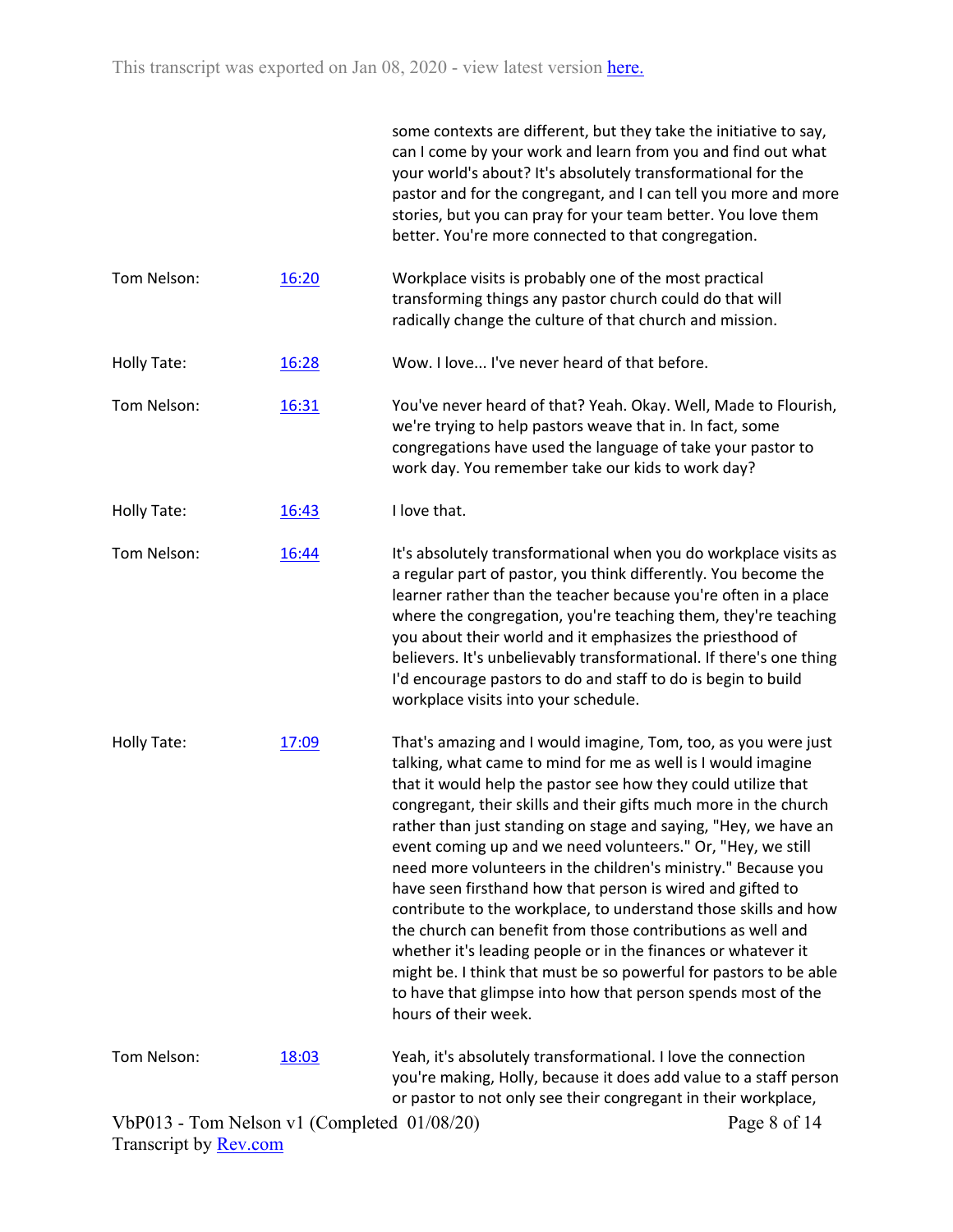|             |       | but to begin to understand their world, the challenges and joys,<br>but also the skills they have. So what I would say is that it's dual.<br>I think any good pastoral leadership team is deeply committed<br>to asset mapping, but most of our asset mapping is looking at<br>the community, what's there, and figuring how we can build<br>flourishing in our city or community. And asset mapping is good<br>like other entities. What's most important though, is the asset<br>mapping of each individual congregant. That's when a church<br>for Monday really sings because then you know Jane is a CEO of<br>this corporation and she's there on Sunday morning. How do<br>you support her in her primary calling in that CEO role?                               |
|-------------|-------|--------------------------------------------------------------------------------------------------------------------------------------------------------------------------------------------------------------------------------------------------------------------------------------------------------------------------------------------------------------------------------------------------------------------------------------------------------------------------------------------------------------------------------------------------------------------------------------------------------------------------------------------------------------------------------------------------------------------------------------------------------------------------|
| Tom Nelson: | 18:57 | Right? But also then you know she has certain gifts and you<br>have a leadership task force for an expansion or something. You<br>go, "I wonder if Jane could give us 10 hours of her best thinking<br>in the next year to serve in this way." So it's really both. The<br>danger is, I don't want pastors to think if I go to that workplace,<br>that I'm really only thinking about how Jane can serve the<br>institutional church on Sunday or whatever. That matters. I call<br>it family chores, right? We need to do that, but it's much more,<br>how do I come alongside to help her in her primary place of<br>mission? And that is in her work that she spent 70 hours a week<br>doing, right? That's a big shift. 30 years ago, I had no idea how<br>that fit. |
| Holly Tate: | 19:37 | That's a huge shift.                                                                                                                                                                                                                                                                                                                                                                                                                                                                                                                                                                                                                                                                                                                                                     |
| Tom Nelson: | 19:39 | But it's profoundly transformational. It's like life. It's like HD<br>pastoral ministry versus black and white.                                                                                                                                                                                                                                                                                                                                                                                                                                                                                                                                                                                                                                                          |
| Holly Tate: | 19:45 | I love that.                                                                                                                                                                                                                                                                                                                                                                                                                                                                                                                                                                                                                                                                                                                                                             |
| Tom Nelson: | 19:46 | This is why so important, Holly.                                                                                                                                                                                                                                                                                                                                                                                                                                                                                                                                                                                                                                                                                                                                         |
| Holly Tate: | 19:48 | It's so important.                                                                                                                                                                                                                                                                                                                                                                                                                                                                                                                                                                                                                                                                                                                                                       |
| Tom Nelson: | 19:49 | So transformational.                                                                                                                                                                                                                                                                                                                                                                                                                                                                                                                                                                                                                                                                                                                                                     |
| Holly Tate: | 19:50 | Yes. So let's transition and talk a little bit about Made to<br>Flourish. So just a quick story here on my end. One day I came<br>into work and had a piece of mail on my desk and thought what<br>is this? And open it up. And this beautiful magazine publication<br>was inside of the envelope and it was from Made to Flourish<br>and it was articles about the concept of faith and work and so it<br>was from you guys.                                                                                                                                                                                                                                                                                                                                            |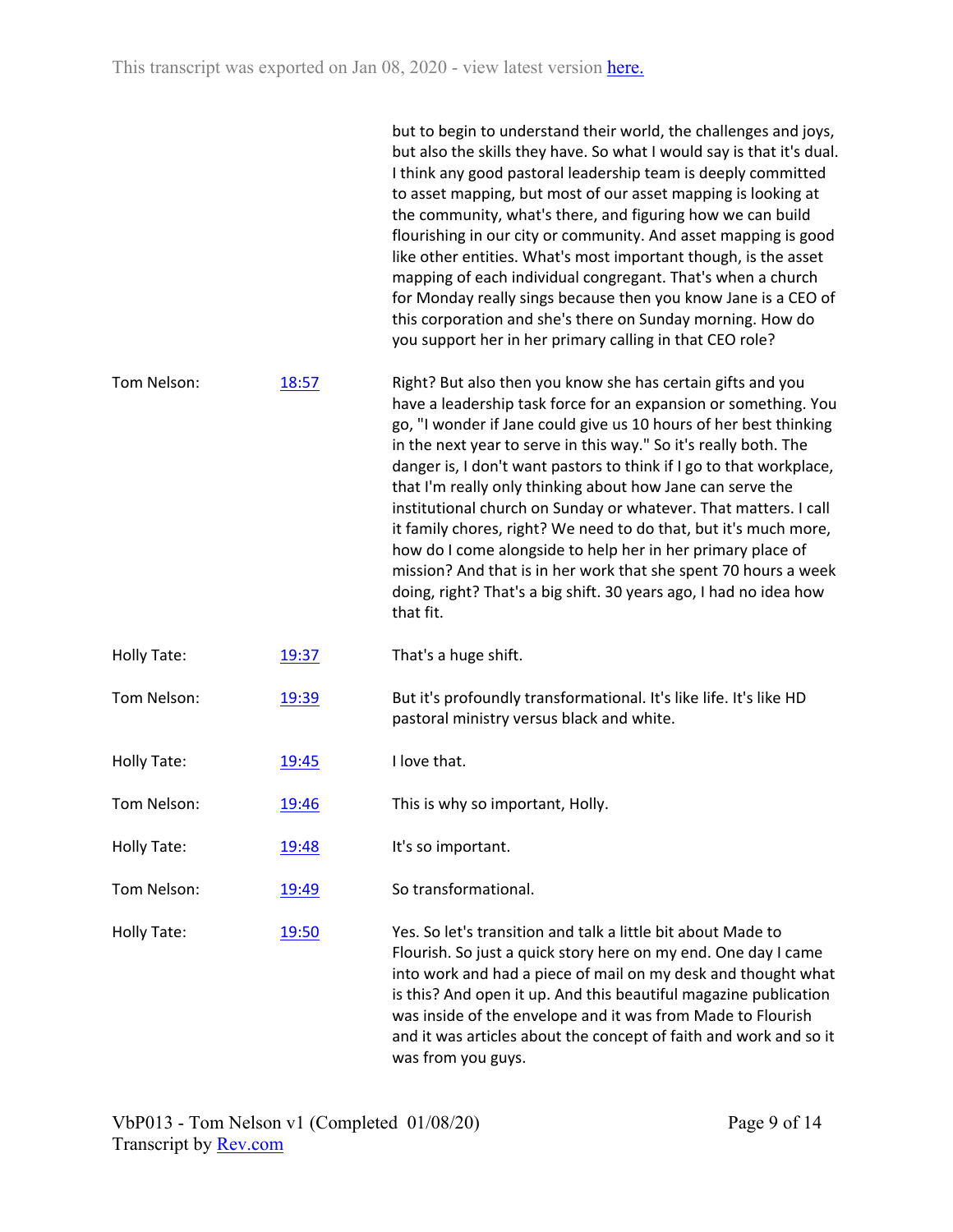| <b>Holly Tate:</b> | 20:15 | And so I reached out to Made to Flourish, because I had never<br>heard of Made to Flourish before, even though I work with<br>pastors and church leaders all day every day, and got connected<br>with Luke and Rebecca on your team and realized the<br>connection with you and Christ Community. And just what an<br>amazing organization that you all are and the work that you're<br>doing is so important. And so I would love for our listeners to<br>hear more. On your website, the mission that's there says, "We<br>empower a growing network of pastors and their churches to<br>integrate faith, work and economic wisdom for the flourishing<br>of their communities." So I would love to hear from you, where<br>did this vision come from for Made to Flourish?                                                                                                                                                                |
|--------------------|-------|----------------------------------------------------------------------------------------------------------------------------------------------------------------------------------------------------------------------------------------------------------------------------------------------------------------------------------------------------------------------------------------------------------------------------------------------------------------------------------------------------------------------------------------------------------------------------------------------------------------------------------------------------------------------------------------------------------------------------------------------------------------------------------------------------------------------------------------------------------------------------------------------------------------------------------------------|
| Tom Nelson:        | 20:57 | Yeah, well, it comes out of my own failure. My Sunday to<br>Monday gap, I've already talked probably way too much on it,<br>but Yeah, so we're only four years old. So I'm sure you haven't<br>heard about it. Now you have, Holly.                                                                                                                                                                                                                                                                                                                                                                                                                                                                                                                                                                                                                                                                                                          |
| <b>Holly Tate:</b> | 21:13 | Now I have and now everybody's going to hear about it.                                                                                                                                                                                                                                                                                                                                                                                                                                                                                                                                                                                                                                                                                                                                                                                                                                                                                       |
| Tom Nelson:        | 21:15 | Tell others. Tell others because we do think it's an important<br>part of a broader movement of what God's doing in our nation<br>to renew the church. So, yeah, out of my own failure of<br>equipping people for the slimmest minority of their life, but not<br>really being involved in whole life discipleship, that led to a<br>series of years and conversations and national leadership about<br>launching another ministry that's focused specifically on pastors<br>and church leaders to live a more integral life, to connect this<br>Sunday to Monday and to really see the flourishing of the<br>church, the pastor in the community. Our change theory that's<br>launched us is we really believe, and there's lots of backup here<br>sociologically, theologically, historically, our change theory, is<br>that when pastors flourish, think of leadership and your<br>organization, leadership matters, it sets the culture. |
| Tom Nelson:        | 22:11 | Organizations, institutions, churches go as leadership goes and<br>pastors, most pastors are a major part of that leadership of that<br>church. So when pastors flourish both in their individual<br>wholeness and wellbeing and in their effectiveness as<br>leadership, both wholeness and effectiveness, when pastors<br>flourish, then congregations flourish. And when congregations<br>flourish, now think about the church on mission, the scattered<br>church on mission, then the community flourishes, right? So we<br>think of pastors, churches, and communities. So our mission is<br>to try to help move that change process forward and we do it in<br>many ways. We're very excited what God has done already in<br>building a national team, an outstanding national board. We                                                                                                                                              |

Page 10 of 14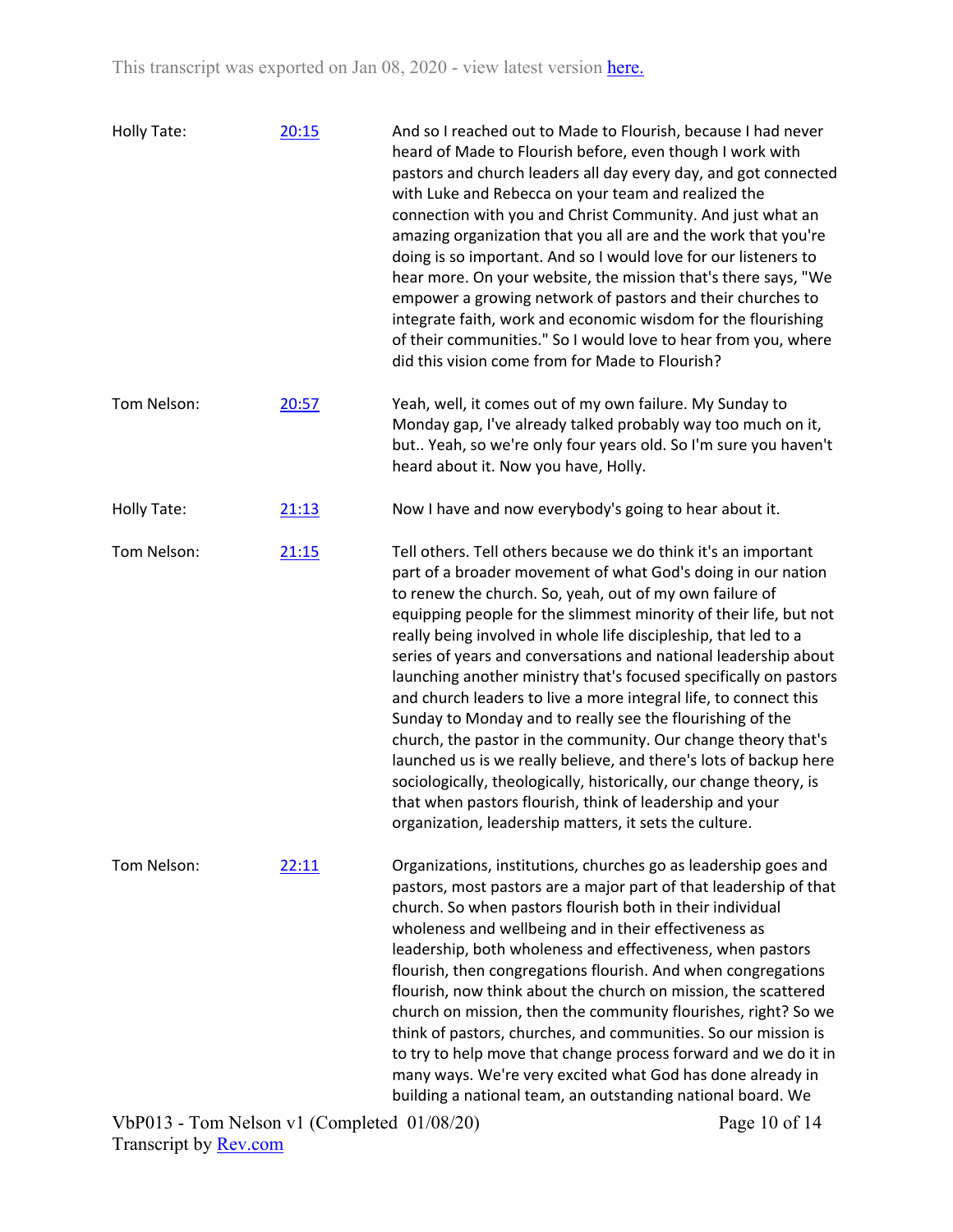|             |       | have a new magazine, which you heard about and we have a<br>national conference. And so we're still young, we're still figuring<br>this out, but we're just trying to be a positive catalytic<br>encouragement to pastors and leaders to really live this life that<br>God has for us, an integral whole life and then churches that are<br>deeply come out committed to whole life discipleship, focusing<br>on the majority of people's lives.                                                                                                                                                                                                                                                                                                                                                                                                                                                                              |
|-------------|-------|-------------------------------------------------------------------------------------------------------------------------------------------------------------------------------------------------------------------------------------------------------------------------------------------------------------------------------------------------------------------------------------------------------------------------------------------------------------------------------------------------------------------------------------------------------------------------------------------------------------------------------------------------------------------------------------------------------------------------------------------------------------------------------------------------------------------------------------------------------------------------------------------------------------------------------|
| Tom Nelson: | 23:18 | So it's kind of what we already talked about. It came out of our<br>own failure at Christ Community and my own failure and God's<br>been gracious to at least help us make some important<br>adjustments to be faithful and fruitful in our mission. And we<br>hope we can share that and learn from others in a collaborative<br>spirit as this network is building. We're In 27 cities right now, in<br>four years. And so there's a great hunger and a great need and<br>the mission of the church, the opportunities, they are stunning<br>for this kind of whole life discipleship, both for reaching people<br>for Christ, but for discipling them.                                                                                                                                                                                                                                                                     |
| Holly Tate: | 23:51 | Well, and we love that mission here at Vanderbloemen because<br>in our work, helping churches and Christian organizations,<br>whether they're a Christian school or a nonprofit, we're really<br>digging into the cultural DNA, which starts with the senior<br>leader. And if that senior leader is not owning it and casting that<br>vision and living that out in their own life as a flourishing leader<br>or pastor or a CEO or whatever the organization might be, it's<br>going to be very difficult for their teams to flourish. And so we<br>just love what you guys are trying to do at Made to Flourish. So<br>let's talk a little bit about this concept of flourishing. So it's a<br>great word. I think it's a very pretty word, but what does it<br>actually look like? What does a flourishing pastor or flourishing<br>church or ultimately a flourishing community look like? So<br>define flourish for us. |
| Tom Nelson: | 24:40 | Okay, that's a really good question, Holly. You have great<br>question. I would say, let me just put my theologian hat on.<br>Okay, first, because there's an existential sense of flourishing<br>that understands when we see something flourish. It's an<br>organic metaphor, right? A living metaphor. When we see a<br>plant flourish, we see foliage, one wilted. We can perceive<br>existentially when someone is flourishing, or when something's<br>living within its design with goodness and energy, but from a<br>theological standpoint, the flourishing idea really comes from<br>fruitfulness. Now think about that. So I, again, one of my last<br>books is really unpacking the theology of fruitfulness, which<br>bridges to economics. But let's just take, when Jesus says, "By<br>this is my father, glorify that you bear much fruit and so prove                                                        |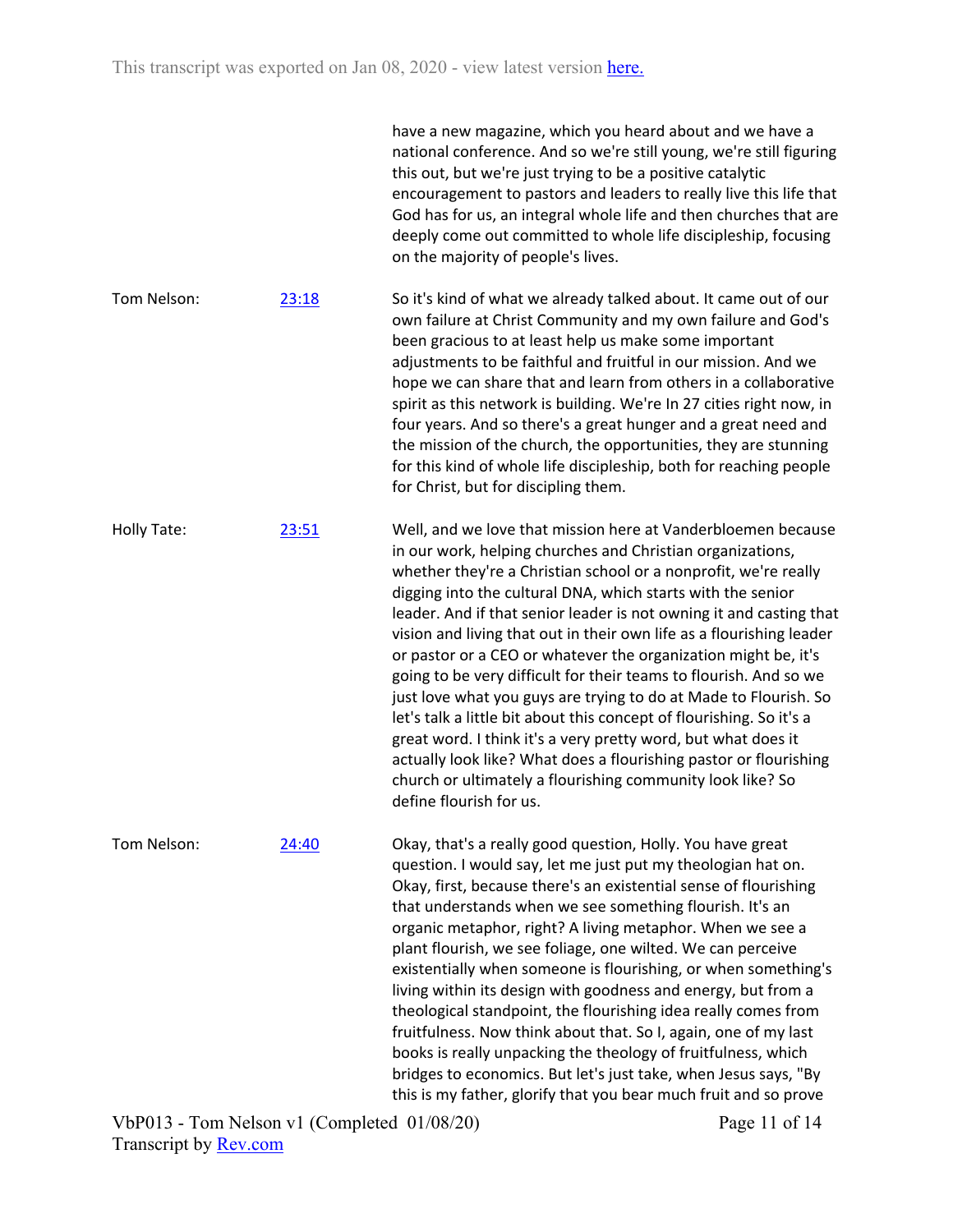| to be my disciples." Whereby Jesus has much in mind here,  |
|------------------------------------------------------------|
| fruitfulness, not just faithfulness, faithfulness leads to |
| fruitfulness.                                              |

| Tom Nelson: | 25:35 | But fruitfulness is this sense of the fullness of God's design from<br>Genesis, in intimacy of relationships with God, with each other,<br>and community, but also our productivity, our creativity. So a<br>fruitful person, a fruitful church is living in deep connected<br>intimacy with God and others. Relational intimacy, right?<br>They're living in a physical body with health and vitality, and<br>they are living within community and they're expressing their<br>God given contribution to the world, which deals, I use the<br>word, both procreativity, which is a part of flourishing, of having<br>children, but also productivity. So procreativity and productivity<br>are the Hebrew idea of Parah, which is fruitfulness. That begins<br>way in Genesis and continues all the way. And when Jesus says,<br>"By this, will my father be glorified, that you bear much fruit,"<br>there is much more there than we often think. So it's a fruitful<br>person, living fully into the life God has for them. |
|-------------|-------|---------------------------------------------------------------------------------------------------------------------------------------------------------------------------------------------------------------------------------------------------------------------------------------------------------------------------------------------------------------------------------------------------------------------------------------------------------------------------------------------------------------------------------------------------------------------------------------------------------------------------------------------------------------------------------------------------------------------------------------------------------------------------------------------------------------------------------------------------------------------------------------------------------------------------------------------------------------------------------------------------------------------------------|
| Tom Nelson: | 26:33 | And it doesn't mean there's not suffering in a broken world.<br>That's another conversation we can have, but they're whole-                                                                                                                                                                                                                                                                                                                                                                                                                                                                                                                                                                                                                                                                                                                                                                                                                                                                                                     |
| Holly Tate: | 26:39 | Yeah. We could have a whole podcast on that.                                                                                                                                                                                                                                                                                                                                                                                                                                                                                                                                                                                                                                                                                                                                                                                                                                                                                                                                                                                    |
| Tom Nelson: | 26:41 | They're growing. Yes, but that's a part of a broken world. But<br>suffering is not antithetical to flourishing.                                                                                                                                                                                                                                                                                                                                                                                                                                                                                                                                                                                                                                                                                                                                                                                                                                                                                                                 |
| Holly Tate: | 26:47 | Oh man. Suffering is not antithetical to flourishing.                                                                                                                                                                                                                                                                                                                                                                                                                                                                                                                                                                                                                                                                                                                                                                                                                                                                                                                                                                           |
| Tom Nelson: | 26:51 | It's often the pathway to it and I could quote Victor Frankel<br>here, but Frankel, who is a psychiatrist, wrote the most<br>important book, I think, apart from the Bible, at least in the<br>20th century, "Man's Search for Meaning". It talks about how<br>we're meaning seeking creatures and one of the great lessons<br>he learned in the Holocaust, he was a Holocaust survivor, is we<br>find meaning, and this is right out of Torah, Old Testament, by<br>the relationships we have, the work we do and the suffering we<br>encounter, right?                                                                                                                                                                                                                                                                                                                                                                                                                                                                        |
| Holly Tate: | 27:19 | Beautiful.                                                                                                                                                                                                                                                                                                                                                                                                                                                                                                                                                                                                                                                                                                                                                                                                                                                                                                                                                                                                                      |
| Tom Nelson: | 27:20 | So all of us face that, but flourishing is not antithetical to that.<br>It's often the pathway to transformation and flourishing.                                                                                                                                                                                                                                                                                                                                                                                                                                                                                                                                                                                                                                                                                                                                                                                                                                                                                               |
| Holly Tate: | 27:27 | That's so good, Tom. So wise, man, I feel like we could do a<br>whole series on this.                                                                                                                                                                                                                                                                                                                                                                                                                                                                                                                                                                                                                                                                                                                                                                                                                                                                                                                                           |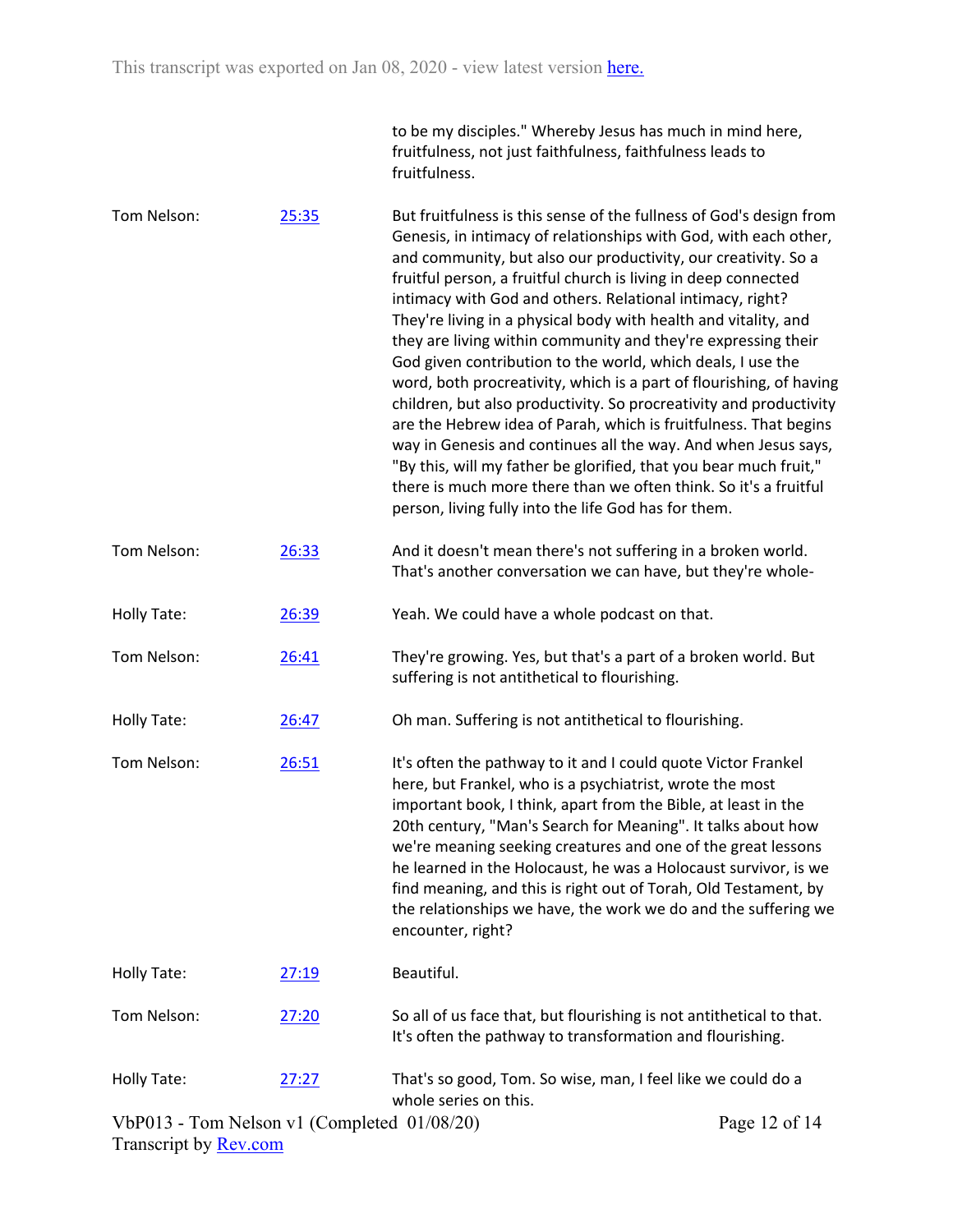This transcript was exported on Jan 08, 2020 - view latest version [here.](https://www.rev.com/transcript-editor/Edit?token=EFx7MhlRIgi65qjg2aF8HV1NCMj83Exb94T-xhBqxGN7vH46yhkSnJKK-HSPfeCE4A10cx9TA8RvGCL7qE8y24FgV04&loadFrom=DocumentHeaderDeepLink)

| Tom Nelson: | 27:32 | Yes, we could.                                                                                                                                                                                                                                                                                                                                                                                                                                                                                                                                                                                                                                                                                                                                                                              |
|-------------|-------|---------------------------------------------------------------------------------------------------------------------------------------------------------------------------------------------------------------------------------------------------------------------------------------------------------------------------------------------------------------------------------------------------------------------------------------------------------------------------------------------------------------------------------------------------------------------------------------------------------------------------------------------------------------------------------------------------------------------------------------------------------------------------------------------|
| Holly Tate: | 27:33 | So good.                                                                                                                                                                                                                                                                                                                                                                                                                                                                                                                                                                                                                                                                                                                                                                                    |
| Holly Tate: | 27:37 | Well Tom, thank you so much for unpacking this with us today.<br>Where can folks find out more about Made to Flourish? I know<br>you guys are doing some regional events in different cities<br>throughout the year as we look into 2020. So where can folks go<br>to find more?                                                                                                                                                                                                                                                                                                                                                                                                                                                                                                            |
| Tom Nelson: | 27:50 | Well, Holly, We would just invite everyone to go to our<br>websites, it's madetoflourish.org and I think that would<br>probably be the place to start. Like most of us today, when we<br>look at a place, we go to the website, right? So that will help<br>guide you and there's a place to sign up on the network if you<br>want, opportunities regionally and nationally because every<br>year, every other year, we do national conferences and national<br>events as well.                                                                                                                                                                                                                                                                                                             |
| Holly Tate: | 28:10 | Awesome. Well we're so grateful for you sharing your wisdom<br>and your experience, what you've learned, as you said, from<br>your own failures. Thank you for being vulnerable with us today<br>and for casting vision of what a flourishing pastor, a flourishing<br>church and a flourishing community can look like. It's definitely<br>a vision that we believe in here at Vanderbloemen and we're so<br>grateful for all that you at Made to Flourish and Christ<br>Community are doing to make that possible. So thank you so<br>much.                                                                                                                                                                                                                                               |
| Tom Nelson: | 28:35 | Thank you. And it's a joy to be with you and thank you for the<br>good work you're doing with your team. God is honored by that<br>and you're adding great value. So keep it up, okay?                                                                                                                                                                                                                                                                                                                                                                                                                                                                                                                                                                                                      |
| Holly Tate: | 28:43 | Thank you. Thanks for listening to today's episode. The<br>Vanderbloemen leadership podcast is produced by our friends<br>at Twelve: Thirty media from ready to use worship media<br>content to custom media built from scratch for your church, to<br>training for your staff and volunteers, Twelve: Thirty media can<br>help you transform the worship experiences at your church.<br>Check them out today at twelvethirty.media. That's<br>twelvethirty.media. At Vanderbloemen, we help churches,<br>schools, nonprofits, and values based businesses build their best<br>teams by finding their key staff. If you're looking to hire your<br>next team member or looking to build a succession plan, email<br>me at hollyatvanderbloemen.com or give me a call at (713)-300-<br>9665. |